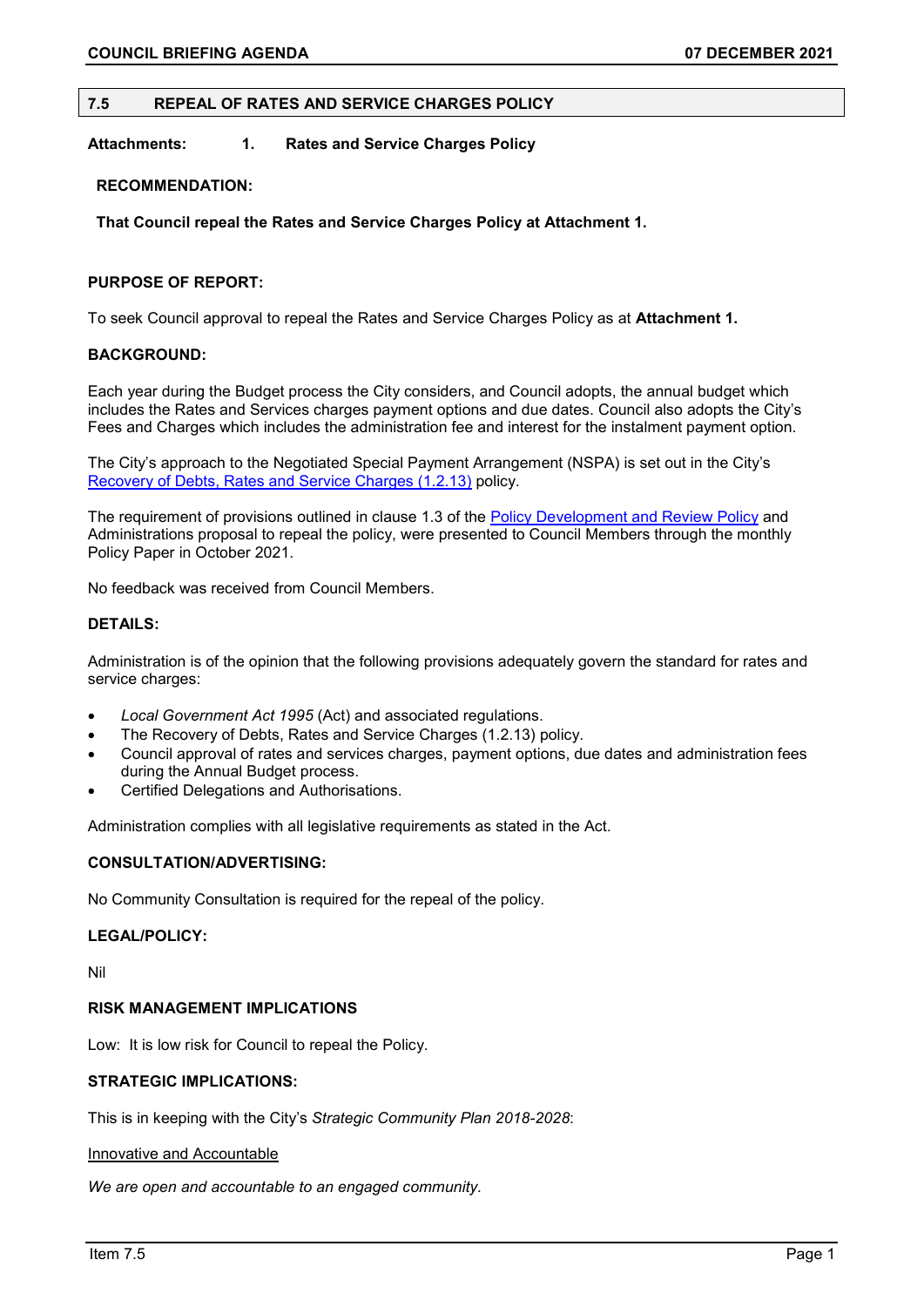# **SUSTAINABILITY IMPLICATIONS:**

Deleting this policy does not impact on the achievement of specific sustainability outcomes in the *City's Sustainable Environment Strategy 2019-2024.*

# **PUBLIC HEALTH IMPLICATIONS:**

Deleting this policy does not impact on the achievement of the *City's Public Health Plan 2020-2025.*

# **FINANCIAL/BUDGET IMPLICATIONS:**

Nil